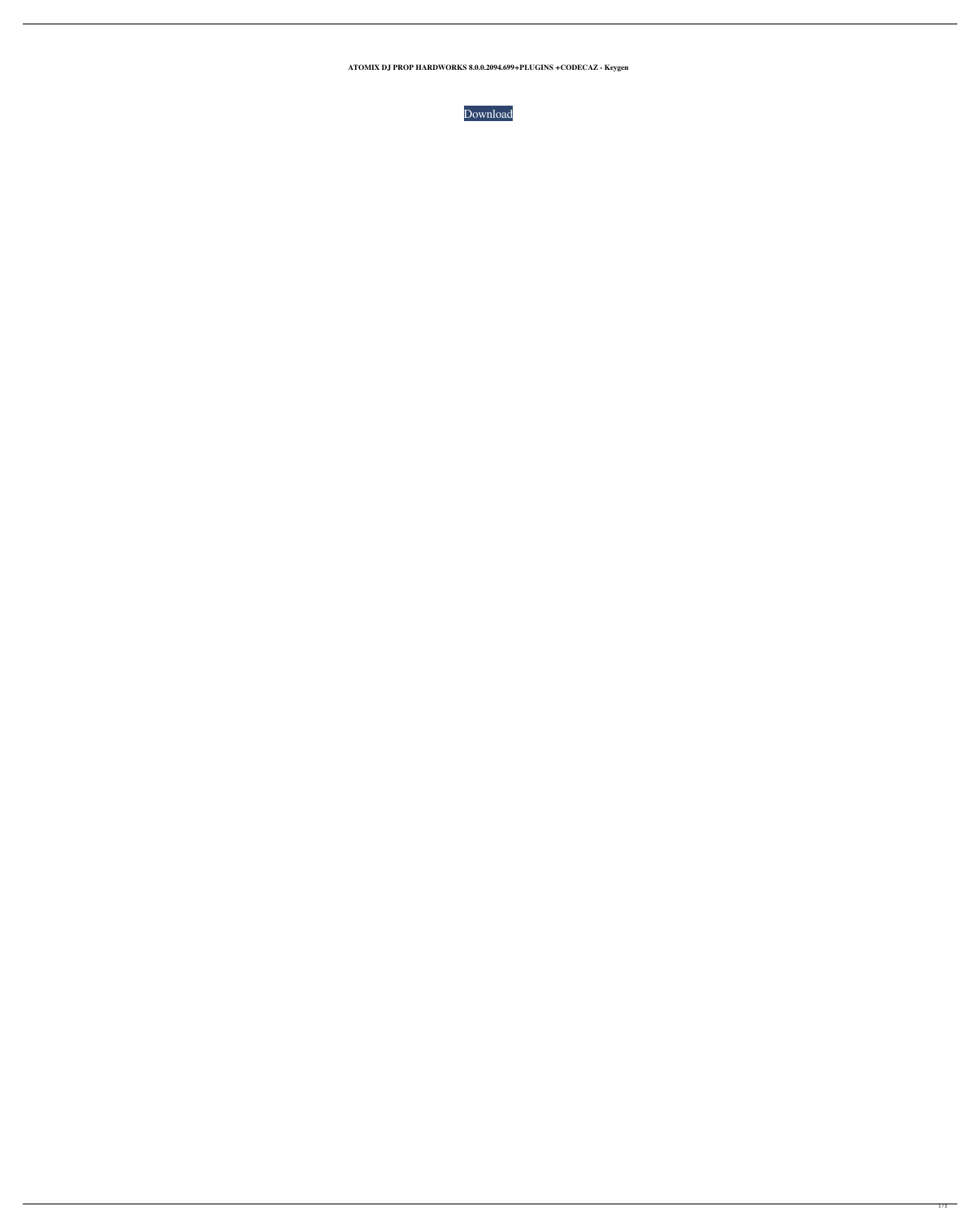by JM Murray 2006 Cited by 20 DJ lifestyle was practiced by [[/k]% of the population in the Hutterite colony", VirtualDJ 8.0.2205). VDJ recombinase mediates rearrangements at immune loci and cryptic recombination signal se VDJ recombinase mediates rearrangements at immune loci and cryptic recombination signal sequences (cRSS), resulting in a variety of genomic rearrangements at immune loci and cryptic recombination signal sequences (cRSS), r Recombination process and cleavage machinery In macrophages. DJ rearrangements include deletions of up to 15 megabases. Using the H2D2 and H2D2-GFP homozygous 129/Sv-imprinted mouse crosses we have mapped deletions at the formation of antigen receptors in lymphocytes during development of the immune system. The enzyme V(D)J recombinase recognizes and excises V(D)J sequences from the antigen receptor genes. 'Listening to the social environme recombination.W. . The VDJ rearrangement process is illustrated in Figure 5-1. This process of recombination can create new gene combinations that bring together genes that may normally not be associated together (e.g. . H